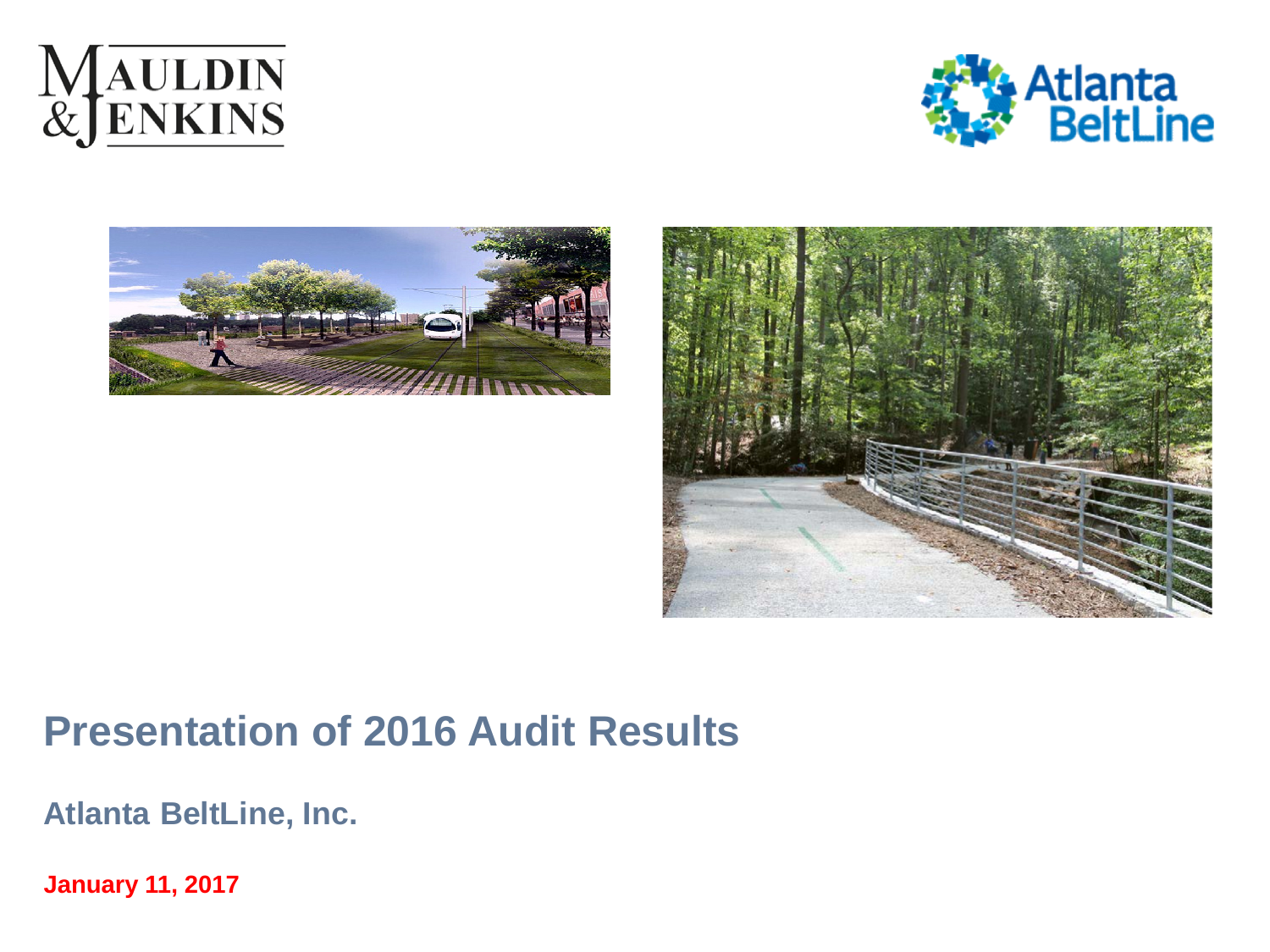



## **Agenda**

- **Engagement Team**
- Results of the 2016 Audit
- Comments, Recommendations, and Other Issues
- **Questions**

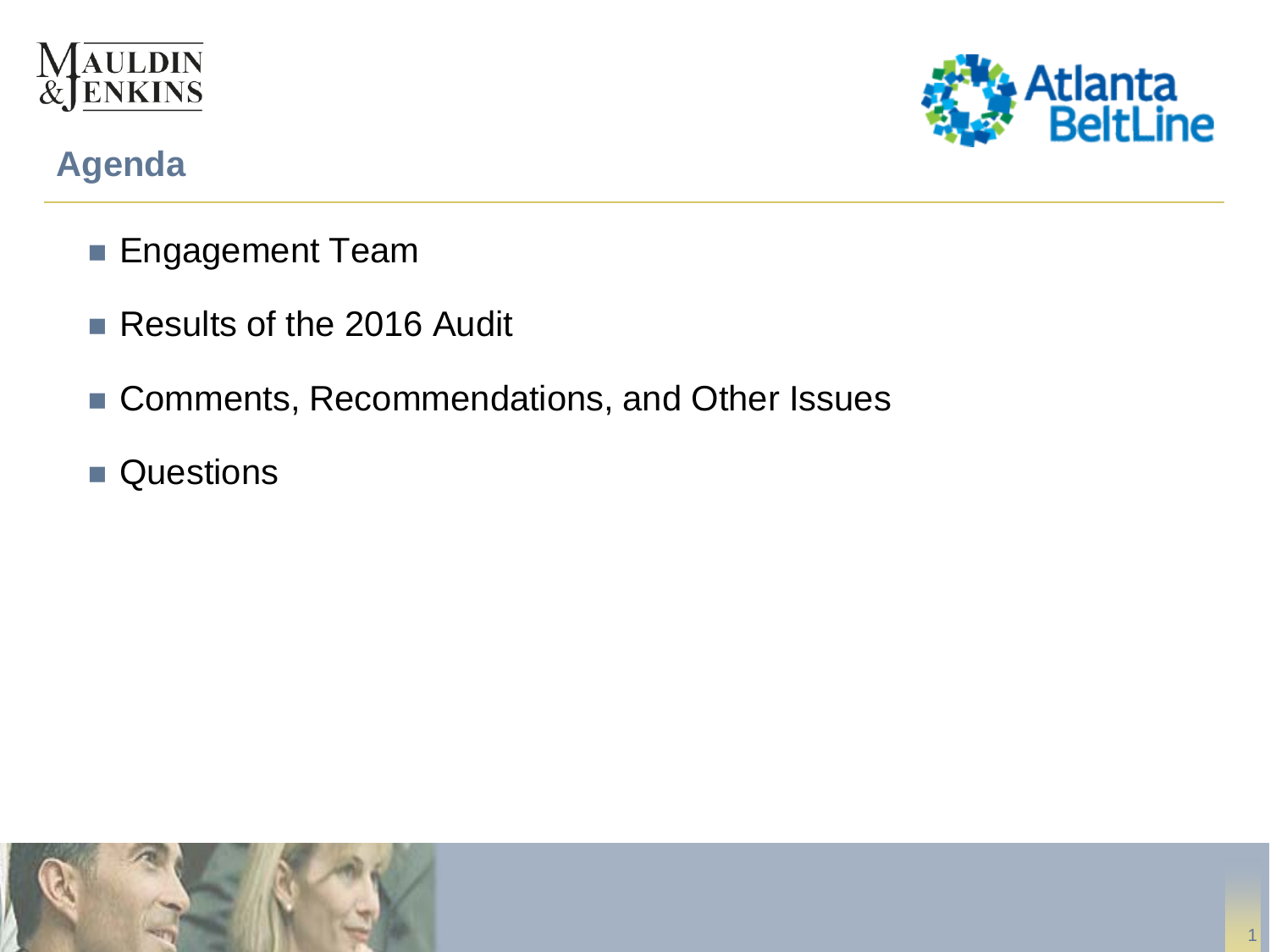



### **Engagement Team**

#### ■Mauldin & Jenkins, LLC; General Information.

- Founded in 1920.
- **Large regional firm serving the Southeastern United States.**

 Offices located in Macon, Atlanta, Albany, Bradenton, FL, Chattanooga, TN and Birmingham, AL with firm governmental leadership positioned in the Atlanta (and Macon) office(s) employing approximately 260 personnel.

In addition to our governmental practice, we have large banking, healthcare, not-for-profit, benefit plan and tax practices.

#### Mauldin & Jenkins, LLC; Governmental Sector.

**Largest specific industry niche served by the Firm representing 25% of Firm practice.** 

 Serve more governmental entities in Georgia than any other certified public accounting firm requiring over 70,000 hours of service on an annual basis.

- Approximately 90 professional staff persons with current governmental experience.
- Current auditor for over 300 total governments in the Southeast, including approximately:

■85 cities (including 7 of 10 largest cities in Georgia);

■40 counties (including 6 of the 10 largest in Georgia);

■40 school systems(8 of the 10 largest in Georgia);

■30 state entities; and,

■80 special purpose entities (stand-alone business type entities, libraries, etc).

#### **Engagement team leaders**

- **Joel Black, Engagement Partner**
- **Doug Moses, Quality Review Partner**

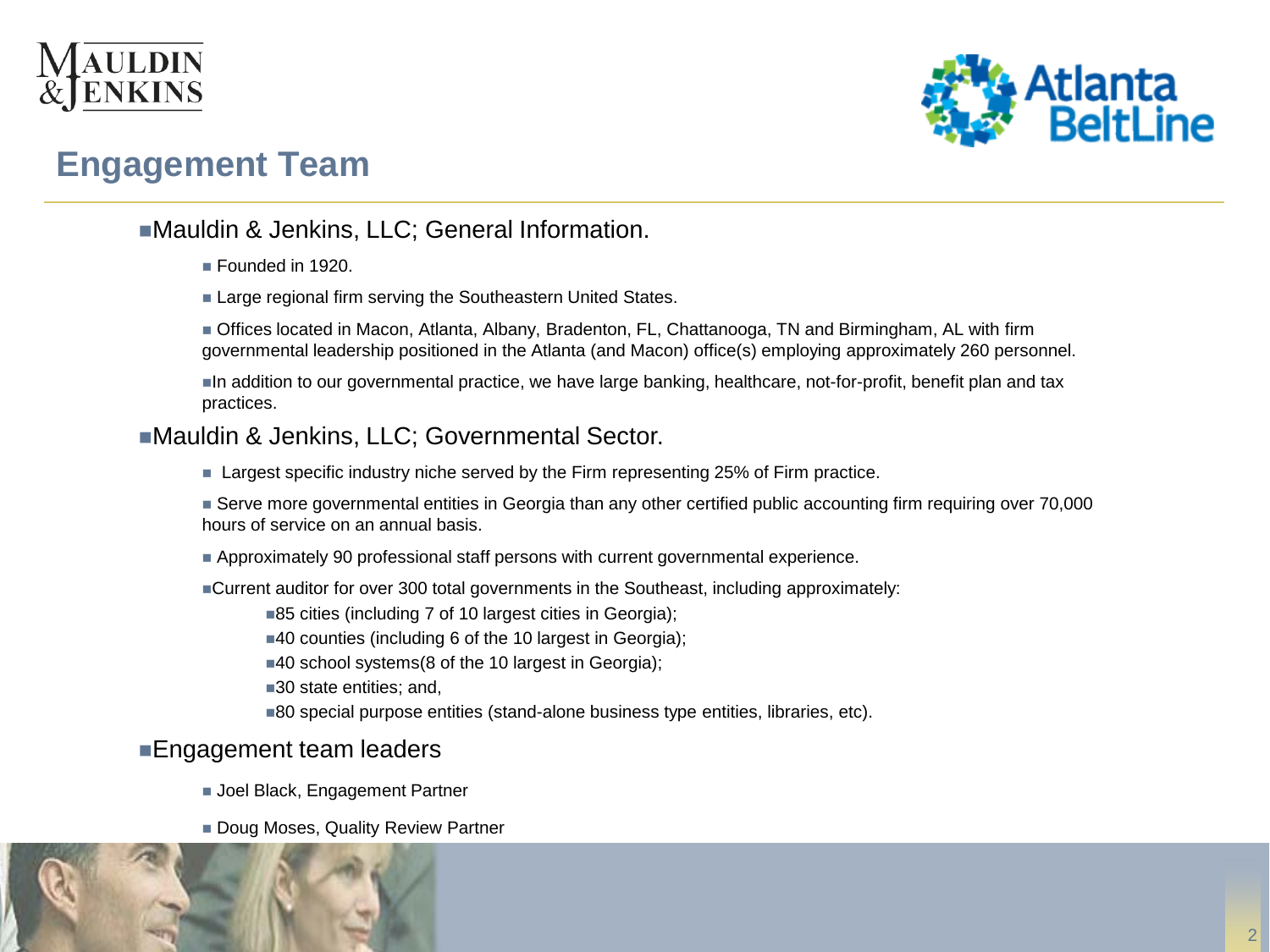



### **Results of 2016 Audit**

- Our Responsibility Under Auditing Standards Generally Accepted in the United States of America (GAAS)
	- We considered the internal control structure for the purpose of expressing our opinion on ABI's basic financial statements and not providing assurance on the internal control structure.
	- Our audit was performed in accordance with GAAS and Government Auditing Standards.
	- Our objective is to provide reasonable—not absolute—assurance that the basic financial statements are free of material misstatement.
	- The basic financial statements are the responsibility of the ABI's management.
- Report on 2016 Basic Financial Statements
	- Unmodified ("clean") opinion on basic financial statements.
	- Presented fairly in accordance with accounting principles generally accepted in the United States of America.
	- Our responsibility does not extend beyond financial information contained in our report.
- **Audit Adjustments** 
	- Adjustments were prepared by management and provided to us throughout the audit process and have been recorded in ABI's financial statements. There were no passed audit adjustments.

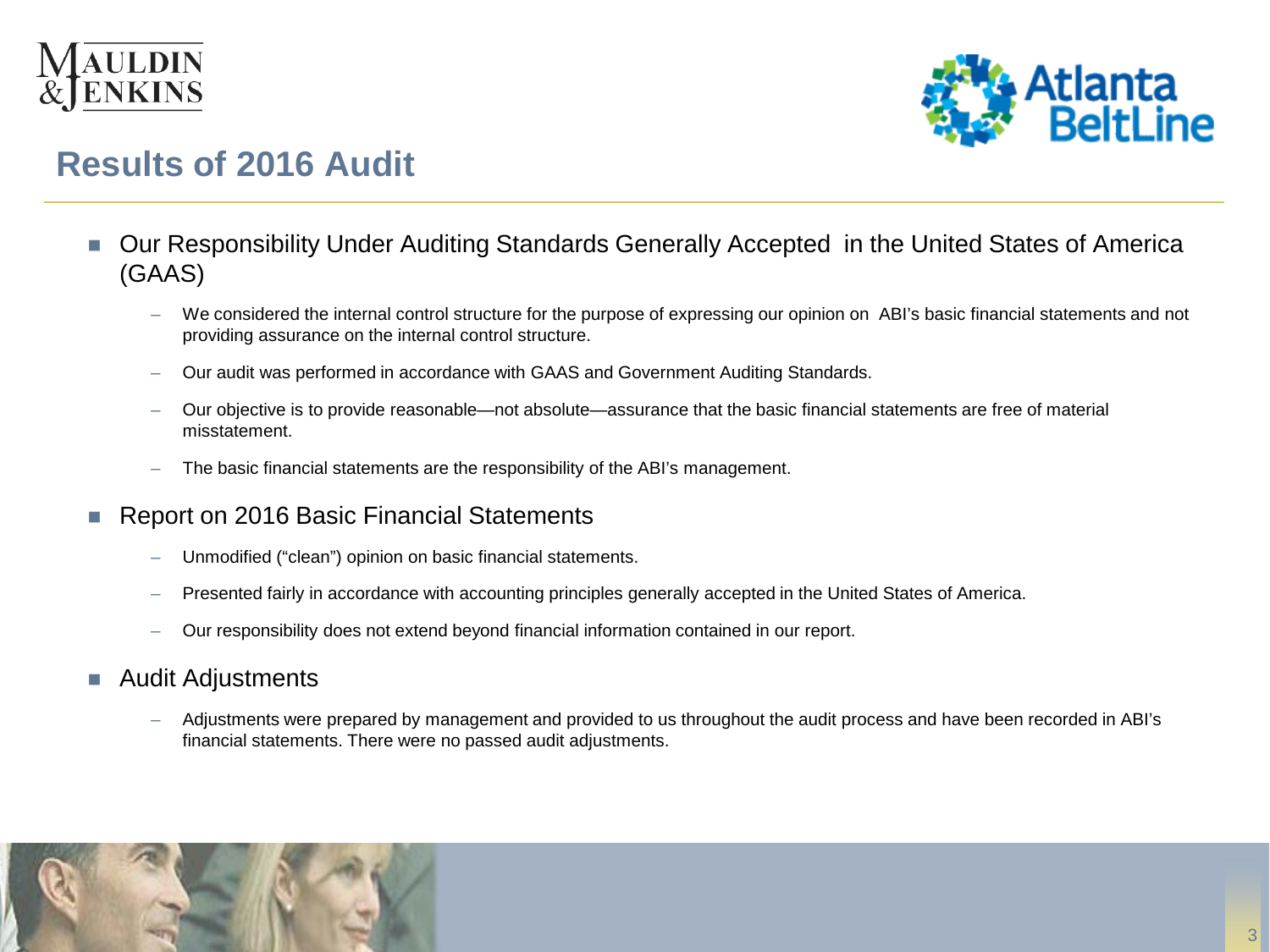



## **Results of 2016 Audit (continued)**

#### ■ Significant Accounting Policies

- The significant accounting policies used by ABI are described in Note 1 to the basic financial statements.
- The policies used by ABI are in accordance with generally accepted accounting principles and similar government non-profit organizations.
- In considering the qualitative aspects of its policies, ABI is not involved in any controversial or emerging issues for which guidance is not available.
- Management Judgment/Accounting Estimates
	- ABI uses various estimates as part of its financial reporting process including valuation of accounts receivable and advances.
	- Management's estimates used in preparation of financial statements were deemed reasonable in relation to the financial statements taken as a whole. We considered this information and the qualitative aspects of management's calculations in evaluating ABI's significant accounting estimates.
- **Financial Statement Disclosures** 
	- The footnote disclosures to the financial statements are also an integral part of the financial statements and the process used by management to accumulate the information included in the disclosures was the same process used in accumulating the statements. The overall neutrality, consistency, and clarity of the disclosures was considered as part our audit.

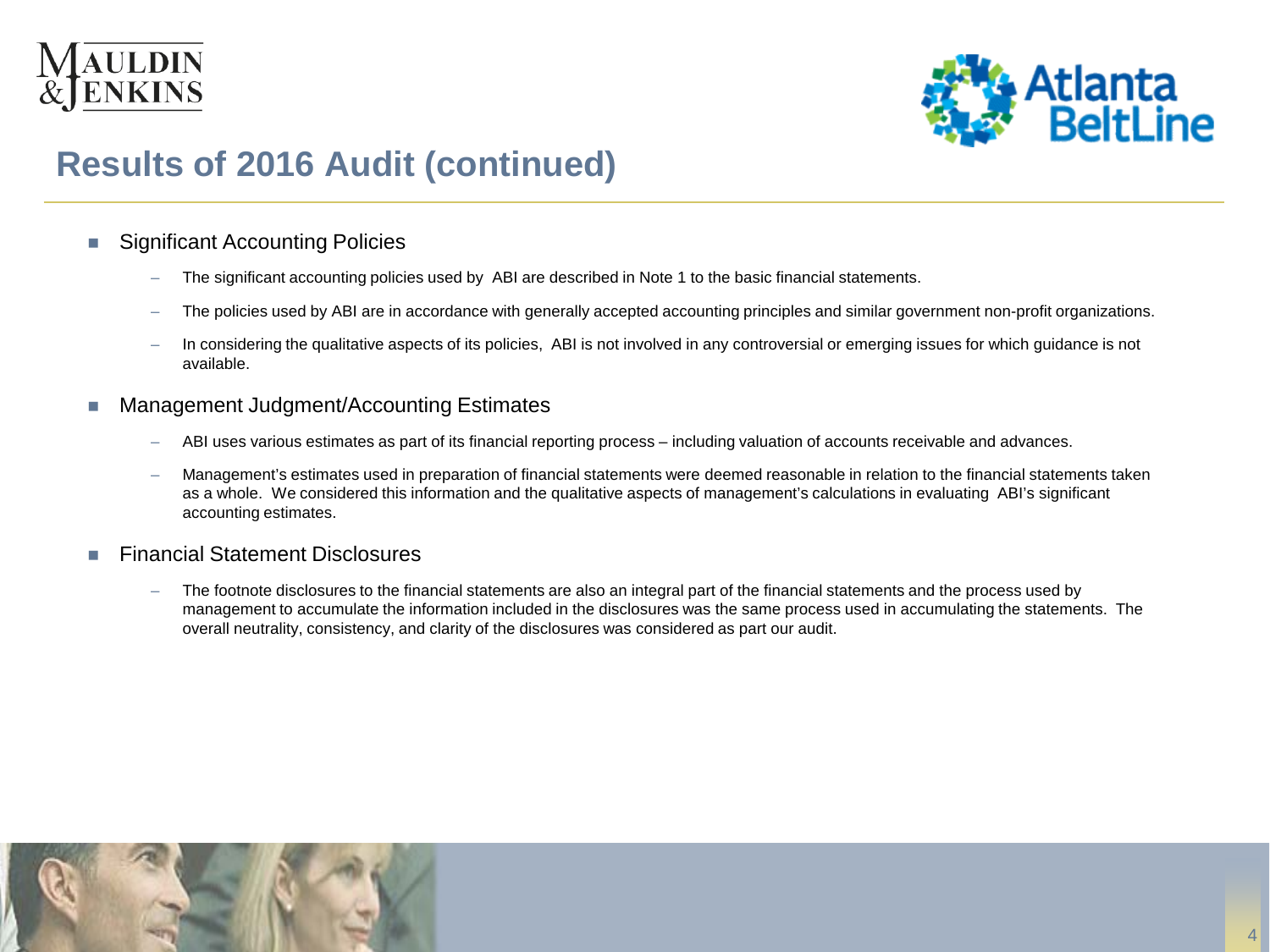



# **Results of 2016 Audit (continued)**

#### ■ Relationship with Management

- We received full cooperation from ABI's management and staff.
- There were no disagreements with management on accounting issues or financial reporting matters.
- **Representation from Management** 
	- We requested written representations from management relating to the accuracy of information included in the financial statements and the completeness and accuracy of various information requested by us, during the audit. Management provided those written representations without a problem.
- Significant Issues Discussed with Management
	- There were no significant issues discussed with management related to business conditions, plans, or strategies that may have affected the risk of material misstatement of the financial statements. We are not aware of any consultations management had with us or other accountants about accounting or auditing matters. No major issues were discussed with management prior to our retention to perform the aforementioned audit.

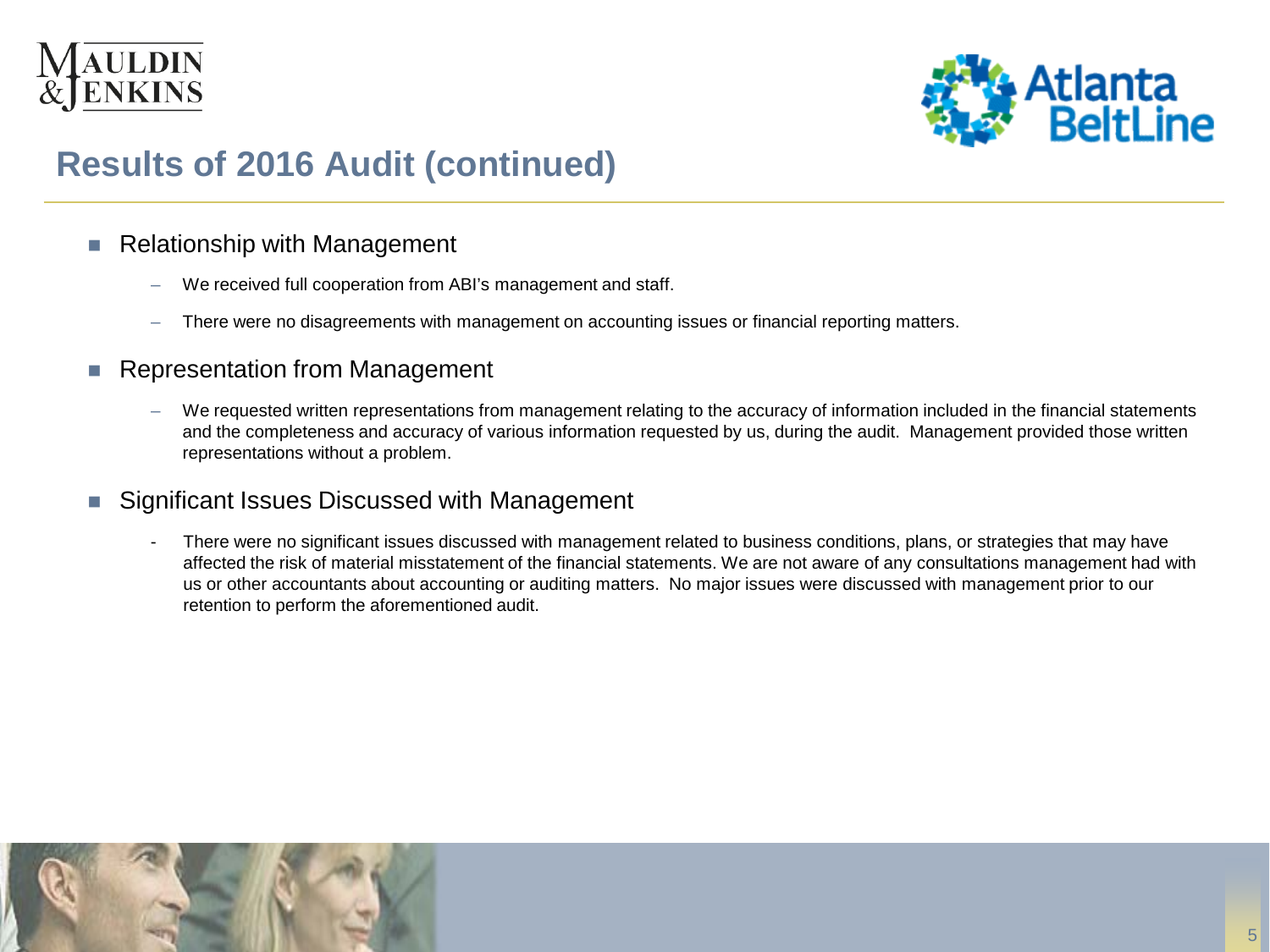



# **Results of 2016 Audit (continued)**

#### ■ Consultation with Other Accountants

- To the best of our knowledge, management has not consulted with, or obtained opinions from, other independent accountants during the fiscal year, nor did we face any issues requiring outside consultation.
- **Information in Documents Containing Audited Financial Statements** 
	- Our responsibility for other information in documents containing ABI's basic financial statements and our report thereon does not extend beyond the information identified in our report. If ABI intends to publish or otherwise reproduce the financial statements and make reference to our firm, we must be provided with printers' proof for our review and approval before printing. ABI must also provide us with a copy of the final reproduced material for our approval before it is distributed.

#### ■ Auditor Independence

- In accordance with AICPA professional standards, M&J is independent with regard to ABI and its financial reporting process.
- There were no fees paid to M&J for management advisory services during fiscal year 2016 that might effect our independence as auditors.

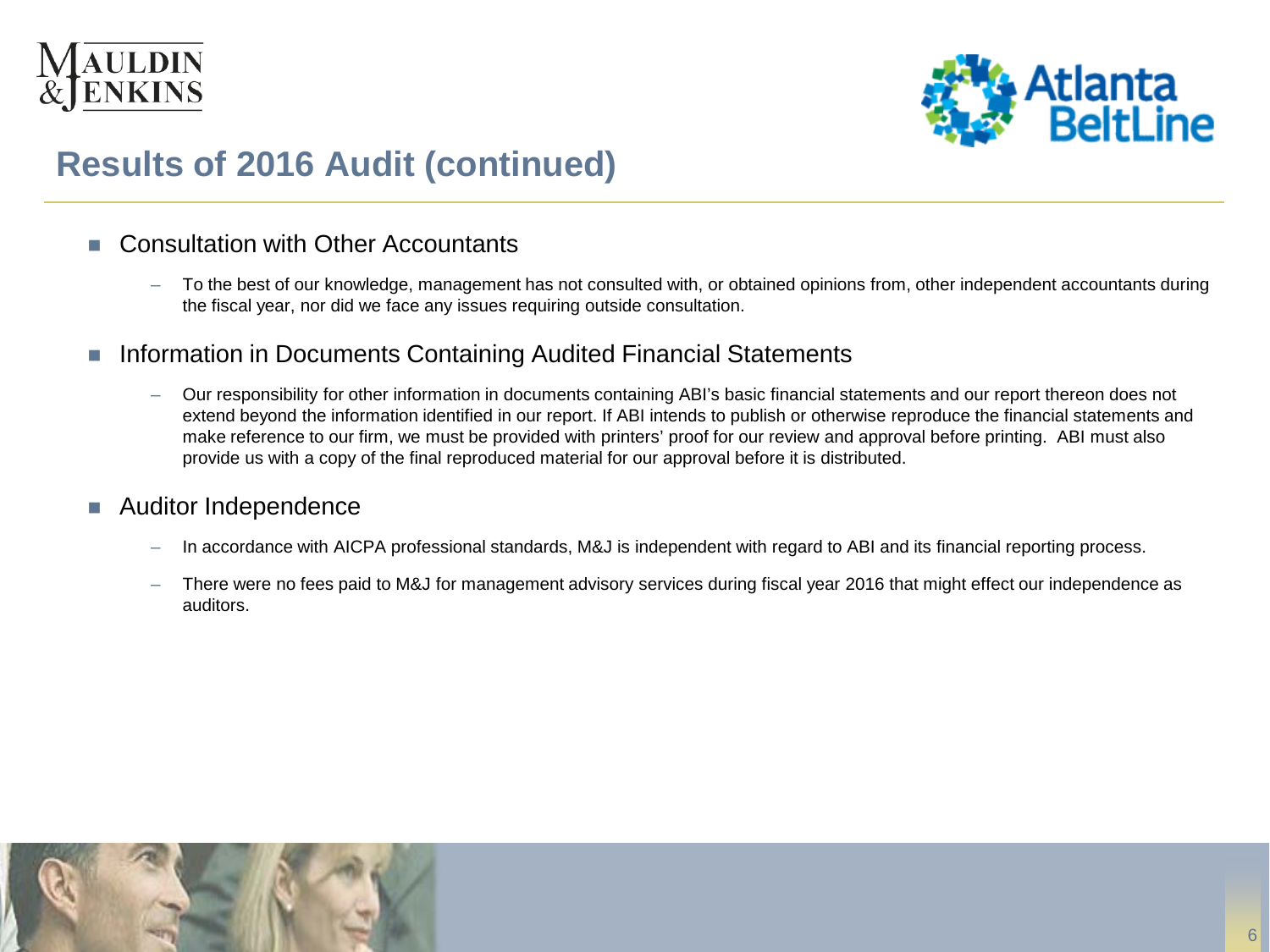



### **Comments, Recommendations, and Other Issues**

#### **C** Other Matters

There are no other matters for discussion.

- New GASB Pronouncements Implemented This Year
	- Statement No. 72*, Fair Value Measurement and Application*, provides guidance on the measurement of fair values of certain accounts – most notably investments. The most significant change expected for the ABI may be to change certain investment disclosures and potentially the valuation of donated capital assets. No significant change for ABI.
	- GASB Statement No. 76, *Hierarchy of Generally Accepted Accounting Principles for State and Local Governments*, provides guidance on the authoritative literature which should be utilized in applying GAAP to state and local government financial statements. No significant change for ABI.
	- GASB Statement No. 79, *Certain External Investment Pools and Pool Participants*, provides for the accounting of the value of external investment pools (such as the Georgia Fund 1) at amortized cost, as opposed to fair value, if the pool meets certain requirements. The Georgia Fund 1 decided not to meet the requirements and therefore investment in the Georgia Fund 1 is reported at fair value. ABI does not invest in a external government investment pool and thus this statement had no impact on the ABI's statements or disclosures.



.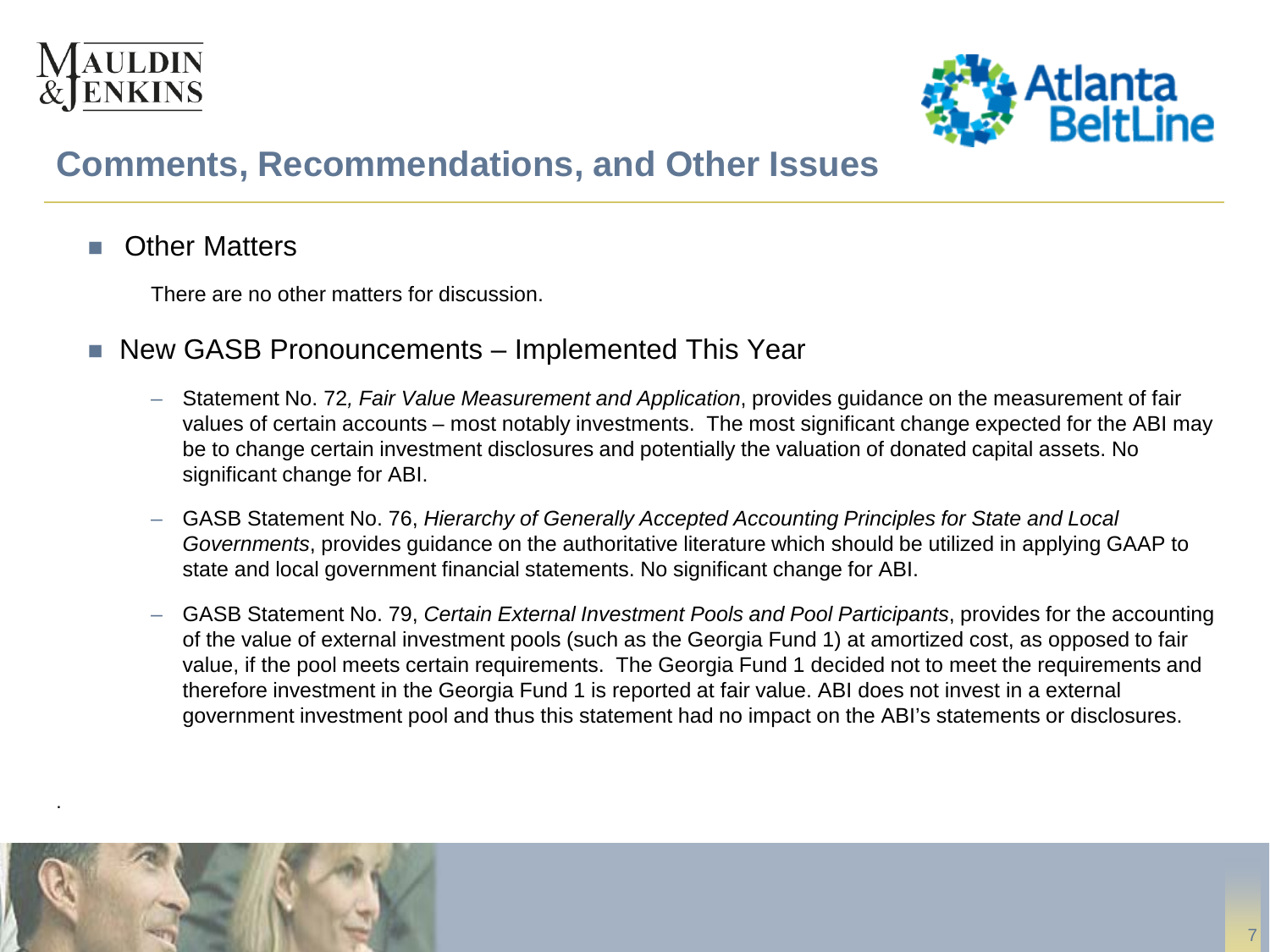



#### **New GASB Standards**

- GASB Statement No. 73, *Accounting and Financial Reporting for Pensions and Related Assets That Are Not within the Scope of GASB Statement 68, and Amendments to Certain Provisions of GASB Statements 67 and 68,* brings standards for recording the Total Pension Liability (similar to the requirements of GASB Statement 68) for plans not covered by that standard. Certain of these requirement will be applicable for June 30, 2016 while others June 30, 2017. This should not have an impact on ABI.
- GASB Statement No. 74, *Financial Reporting for Postemployment Benefit Plans Other Than Pension Plans*, enhances note disclosures and RSI for OPEB plan financial statements. This standard is similar to the requirements of Statement No. 67 related to pensions and impacts the financial statements of the plan itself. Applicable for June 30, 2017. No impact on ABI's accounting.
- GASB Statement No. 75, *Accounting and Financial Reporting for Postemployment Benefits Other Than Pensions*, requires governments providing defined benefit OPEB plans (post-retirement health-care benefits) to recognize the full amount of their long-term obligation for OPEB benefits as a liability for the first time, and to more comprehensively and comparably measure the annual costs of OPEB benefits. This standard is similar to the requirements of Statement No. 68 related to pensions which was implemented this year. Applicable for June 30, 2018. No impact on ABI's accounting.

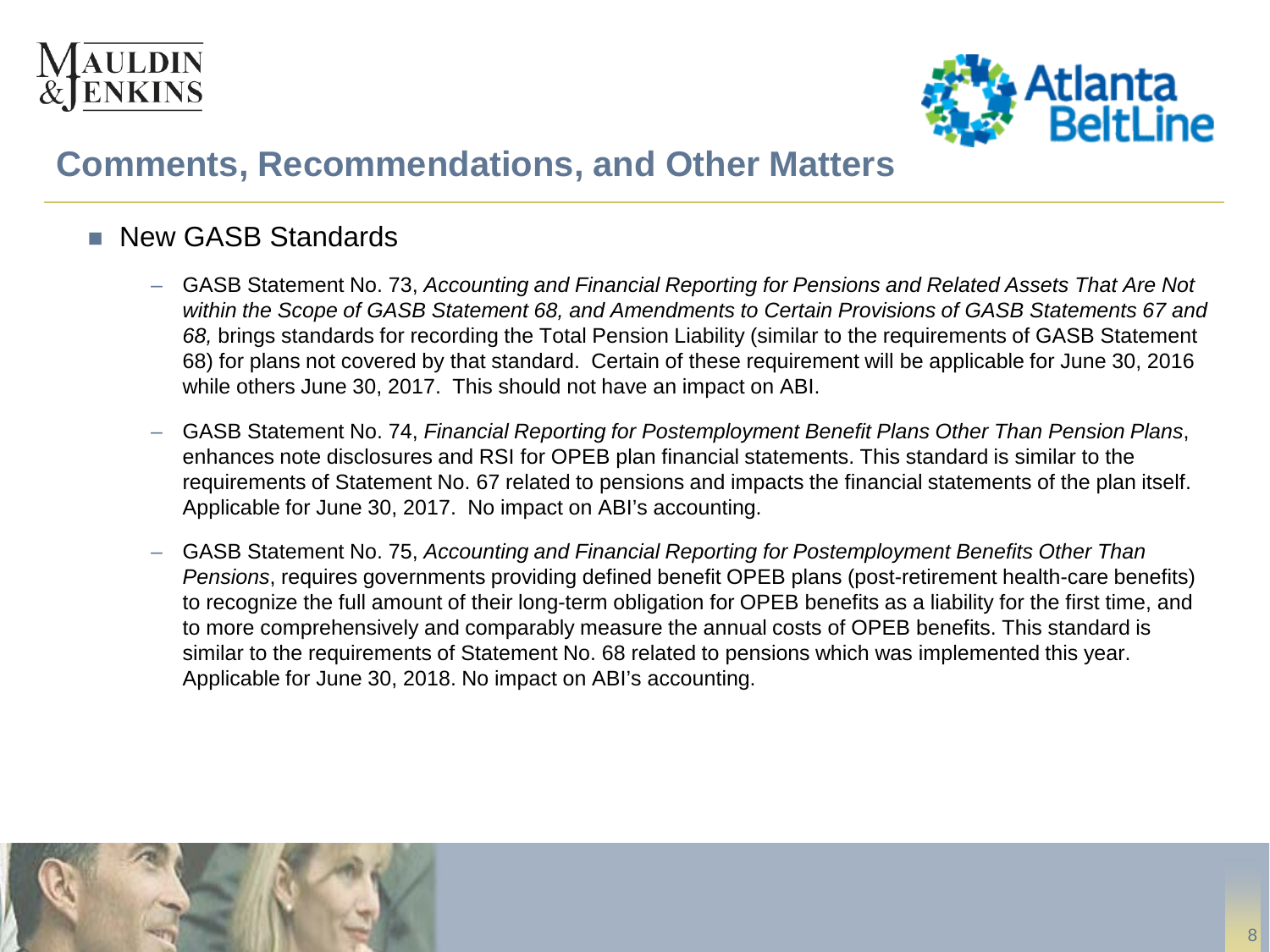



- **New GASB Standards.** 
	- GASB Statement No. 77, *Tax Abatement Disclosures*, will require footnote disclosure related to any tax abatements entered into which would impact a government's revenue, whether entered into by the government or another government but having an impact on the reporting government. Applicable for June 30, 2017.
	- GASB Statement No. 78, *Pensions Provided through Certain Multiple-Employer Defined Benefit Pension Plans*, amends GASB 68 to address practice issues which came up with the implementation of that new standard. It changes the accounting and disclosure requirements for government's whose employees participate in a multi-employer cost sharing pension plan that is not a government plan and is used to provide pensions to both government and non-government employers. This should have no impact on ABI's accounting. Applicable for June 30, 2017.
	- GASB Statement No. 80, *Blending Requirements for Certain Component Units, an amendment of GASB 14*, amends the blending requirements to include a not-for-profit corporation in which the primary government is the sole corporate member. Applicable for June 30, 2017.

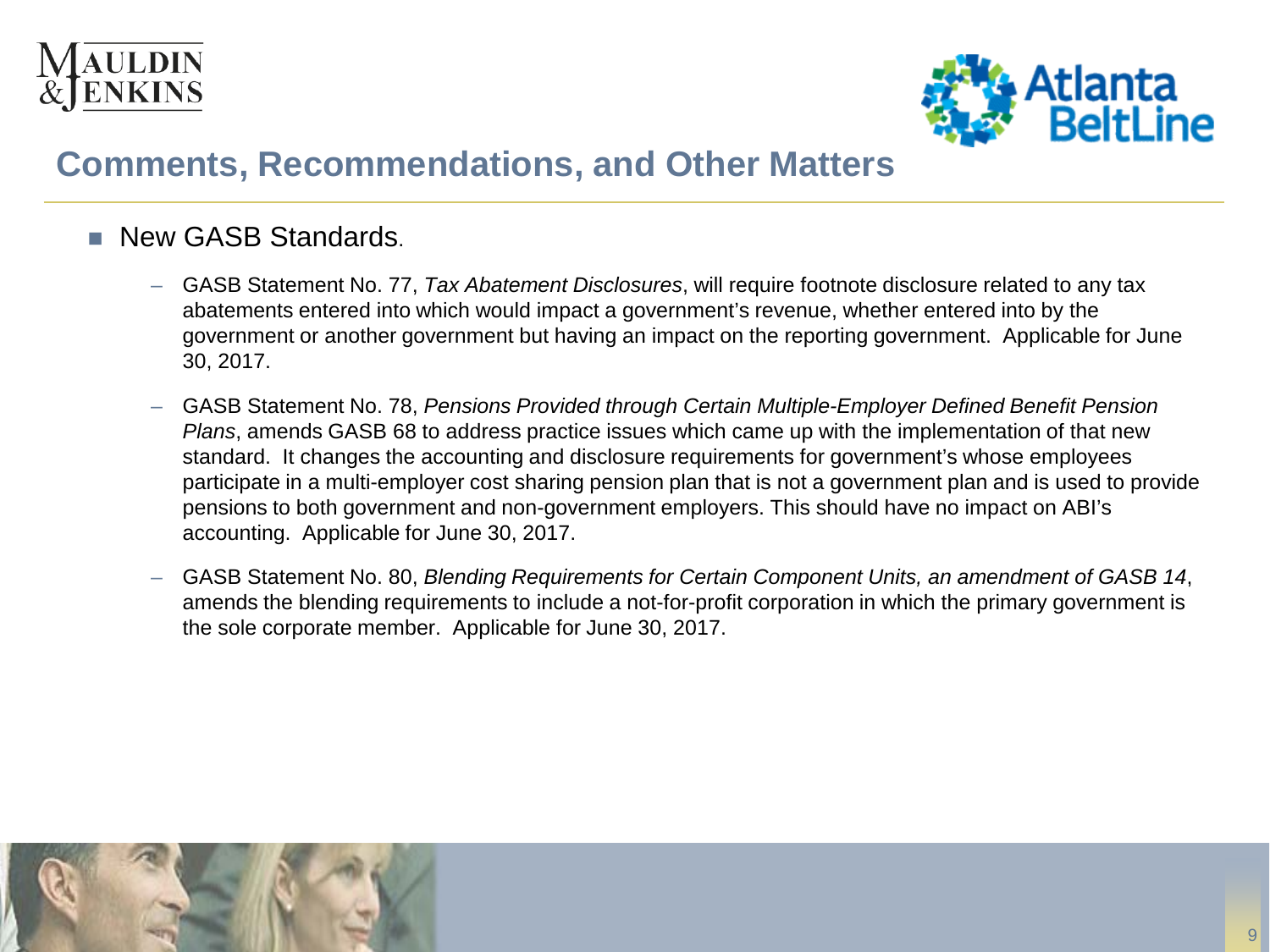



- **New GASB Standards.** 
	- GASB Statement No. 81, *Irrevocable Split-Interest Agreements*, provides recognition and measurement guidance for situations in which a government is a beneficiary of split-interest agreement. A split-interest agreement is a type of giving agreement used by donors to provide resources to two or more beneficiaries, often through trusts. Applicable for June 30, 2018.
	- GASB Statement No. 82, *Pension Issues, an amendment of GASB 67, 68, and 73*, amends the pension standards to address the presentation of payroll-related measures, the selection of actuarial assumptions, and the classification of payments made by employers to satisfy employee contribution requirements. No impact is expected on ABI's statements. Applicable for June 30, 2017.

#### ■ Other Matters Currently Being Considered by GASB

- Leases (operating leases potentially treated the same as capital leases).
- Conceptual framework and current measurement focus considerations (revenue recognition / 60 days rules and consumption vs. purchases method for expensing inventories).
- Fiduciary activities changes in what constitutes these activities and how they are presented
- Asset retirement obligations
- Financial reporting model (is GASB 34's model the right model today?)
- Debt extinguishments using existing resources
- Going concern considerations

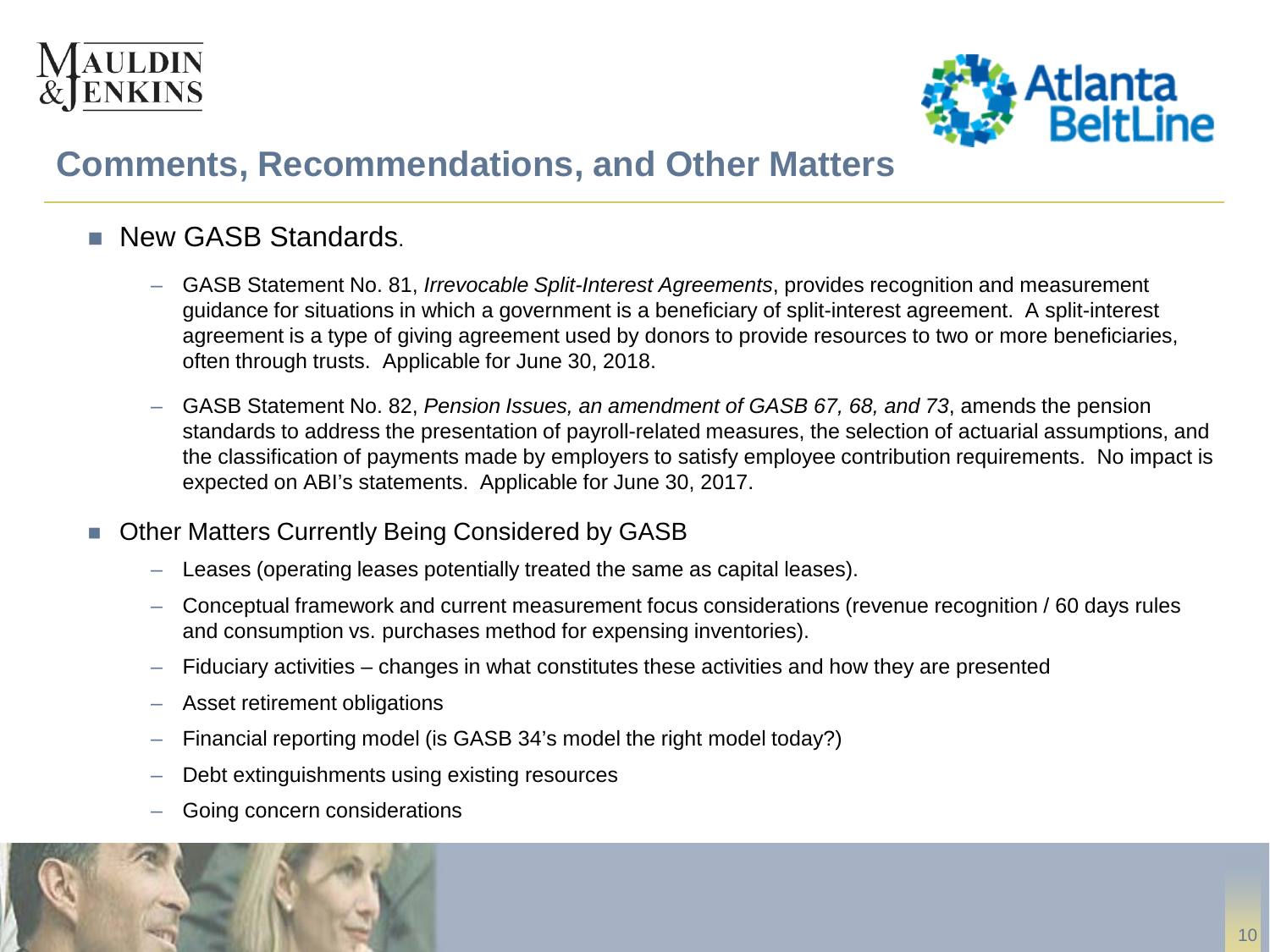



## **Emerging Issues**

- **Other Changes** 
	- There continues to be changes to auditing standards relative to the conduct and reporting of Single Audits. This year's financial and compliance audit recognized the implementation of the new Uniform Grant Guidance (UG) which included significant changes to cost principles and other requirements for auditees receiving Federal funds. These changes are driven based on the grant award date as awarded by the Federal agency. As such, auditors and auditees will follow requirements from both the "old" and "new" guidance for a few years to come.
	- Beginning with ABI's fiscal year 2016, additional changes to audit requirements were effective. These include changes to the:
		- Threshold for a Single Audit (from \$500,000 to \$750,000)
		- Major program thresholds; and
		- Percentage coverage thresholds (for low risk from 25% to 20% and for high risk from 50% to 40%)

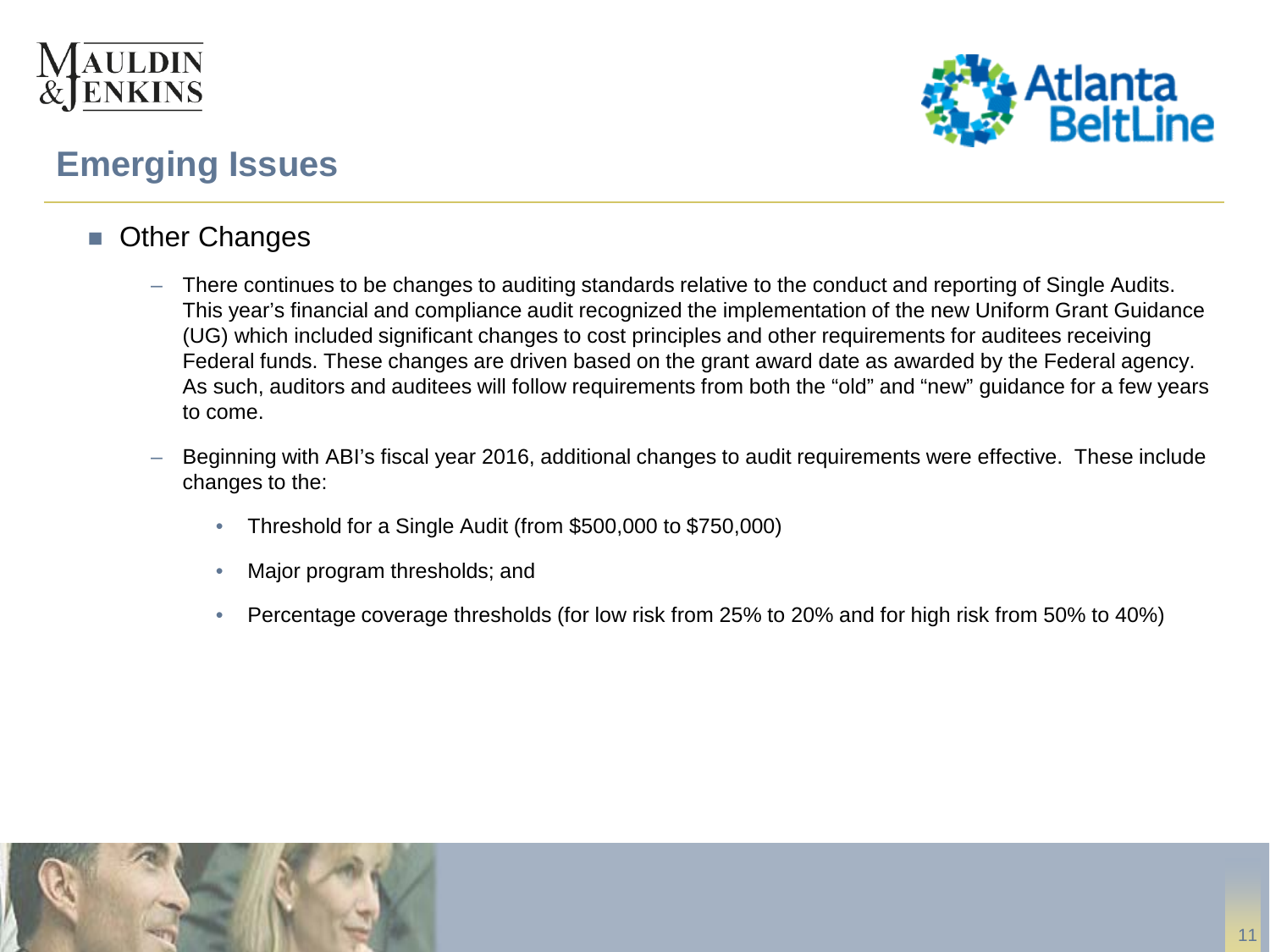



#### **Since March of 2009:**

– Mauldin & Jenkins provides free quarterly continuing education for all of our governmental clients. Topics are tailored to be of interest to governmental entities. In an effort to accommodate our entire governmental client base, we offer the sessions several times per quarter at a variety of client provided locations resulting in greater networking and knowledge sharing among our governmental clients. We normally see approximately 100 people per quarter. Examples of subjects addressed include:

#### Accounting for Debt Issuances

American Recovery & Reinvestment Act (ARRA) Updates Best Budgeting Practices, Policies and Processes CAFR Preparation (two (2) day hands-on course) Capital Asset Accounting Processes and Controls Collateralization of Deposits and Investments Evaluating Financial and Non-Financial Health of a Govt. GASB No. 51, Intangible Assets GASB No. 54, Governmental Fund Balance GASB No. 60, Service Concession Arrangements GASB No. 61, the Financial Reporting Entity GASB No.'s 63 & 65, Deferred Inflows and Outflows GASB No.'s 67 & 68, Pension Stds. (several occasions) GASB No. 72, Fair Value Measurement and Application GASB No.'s 74 & 75, OPEB Standards

GASB No. 77, Tax Abatement Disclosures GASB Updates (ongoing and several sessions) Grant Accounting Processes and Controls Internal Controls Over Accounts Payable, Payroll and Cash Disbursements Internal Controls Over Receivables & the Revenue Cycle IRS Issues, Primarily Payroll Matters Legal Considerations for Debt Issuances & Disclosures Policies and Procedures Manuals Segregation of Duties Single Audits for Auditees Special Purpose Local Option Sales Tax (SPLOST) Accounting, Reporting & Compliance Uniform Grant Reporting Requirements and the New Single Audit